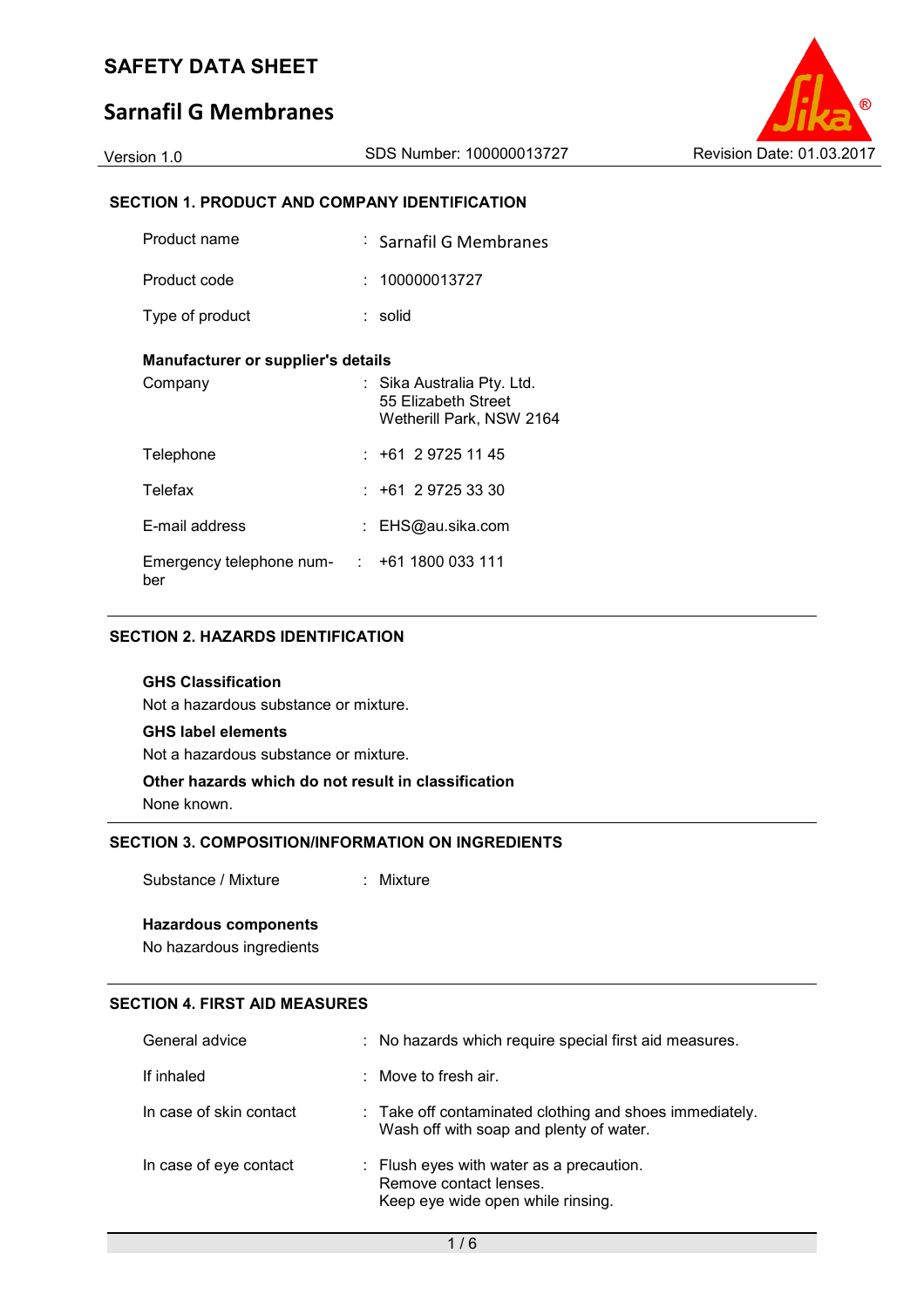# **Sarnafil G Membranes**

| Version 1.0                                                       | SDS Number: 100000013727                                                                                                                                             | Revision Date: 01.03.2017 |
|-------------------------------------------------------------------|----------------------------------------------------------------------------------------------------------------------------------------------------------------------|---------------------------|
|                                                                   |                                                                                                                                                                      |                           |
| If swallowed                                                      | : Clean mouth with water and drink afterwards plenty of water.<br>Do not give milk or alcoholic beverages.<br>Never give anything by mouth to an unconscious person. |                           |
| Most important symptoms<br>and effects, both acute and<br>delayed | : No known significant effects or hazards.<br>See Section 11 for more detailed information on health effects<br>and symptoms.                                        |                           |
| Notes to physician                                                | : Treat symptomatically.                                                                                                                                             |                           |

### **SECTION 5. FIREFIGHTING MEASURES**

| Suitable extinguishing media        | : Use extinguishing measures that are appropriate to local cir-<br>cumstances and the surrounding environment. |
|-------------------------------------|----------------------------------------------------------------------------------------------------------------|
|                                     | Water<br>Carbon dioxide (CO2)<br>Dry powder<br>Alcohol-resistant foam                                          |
| Hazardous combustion prod-<br>ucts  | : No hazardous combustion products are known                                                                   |
| Specific extinguishing meth-<br>ods | : Standard procedure for chemical fires.                                                                       |
| for firefighters                    | Special protective equipment : In the event of fire, wear self-contained breathing apparatus.                  |

### **SECTION 6. ACCIDENTAL RELEASE MEASURES**

| Environmental precautions                                | : No special environmental precautions required.    |
|----------------------------------------------------------|-----------------------------------------------------|
| Methods and materials for<br>containment and cleaning up | : Keep in suitable, closed containers for disposal. |

### **SECTION 7. HANDLING AND STORAGE**

| Advice on protection against<br>fire and explosion | : Normal measures for preventive fire protection.                                                                                                                  |
|----------------------------------------------------|--------------------------------------------------------------------------------------------------------------------------------------------------------------------|
| Advice on safe handling                            | $\therefore$ For personal protection see section 8.<br>No special handling advice required.<br>Follow standard hygiene measures when handling chemical<br>products |
| Hygiene measures                                   | : When using do not eat or drink.<br>When using do not smoke.                                                                                                      |
| Conditions for safe storage                        | : Keep container tightly closed in a dry and well-ventilated<br>place.<br>Store in accordance with local regulations.                                              |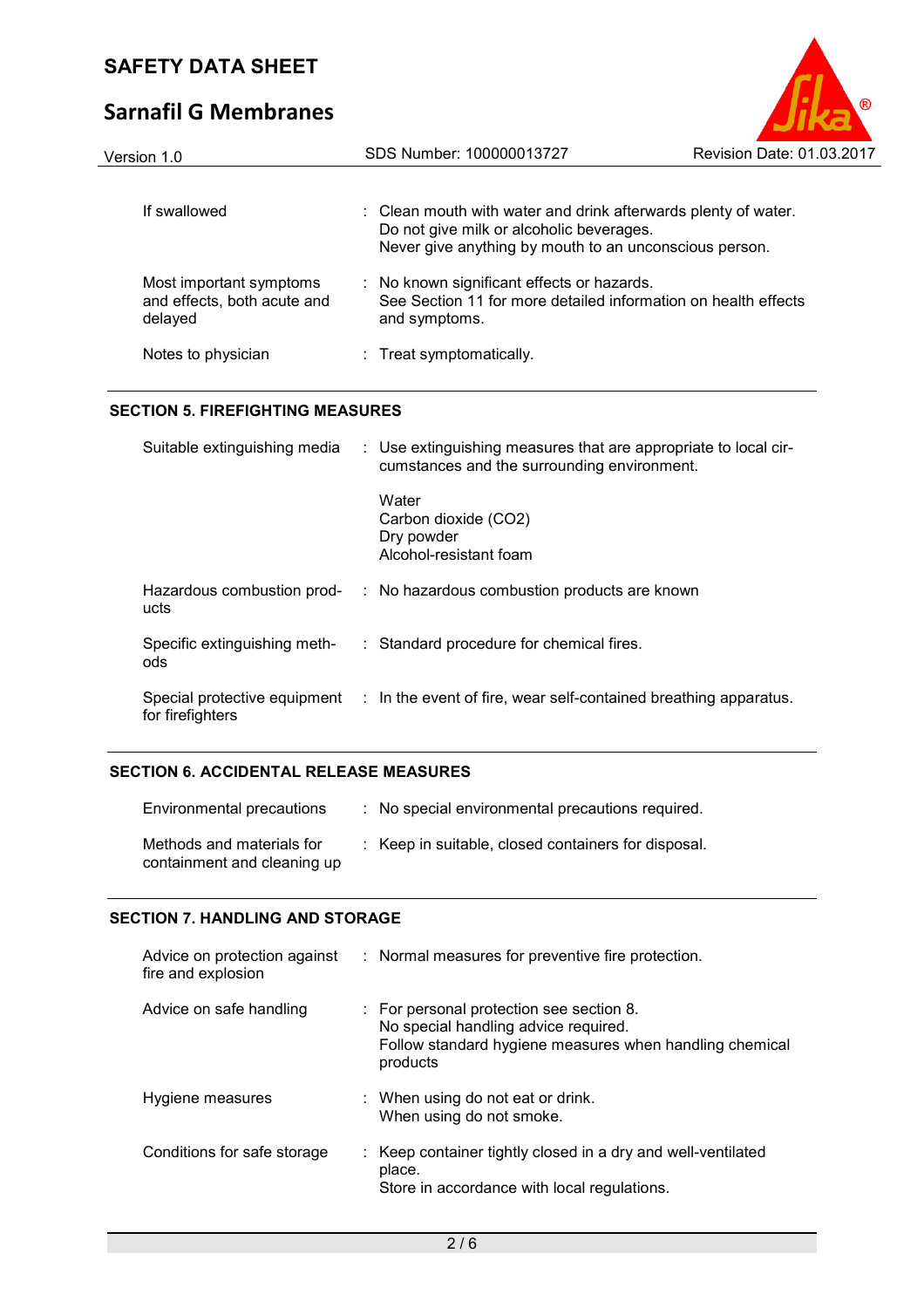# **Sarnafil G Membranes**



| Version 1.0        | SDS Number: 100000013727                                | Revision Date: 01.03.2017 |
|--------------------|---------------------------------------------------------|---------------------------|
| Materials to avoid | No special restrictions on storage with other products. |                           |

### **SECTION 8. EXPOSURE CONTROLS/PERSONAL PROTECTION**

## **Components with workplace control parameters** Contains no substances with occupational exposure limit values. **Personal protective equipment** Respiratory protection : Use respiratory protection unless adequate local exhaust ventilation is provided or exposure assessment demonstrates that exposures are within recommended exposure guidelines. The filter class for the respirator must be suitable for the maximum expected contaminant concentration (gas/vapour/aerosol/particulates) that may arise when handling the product. If this concentration is exceeded, selfcontained breathing apparatus must be used. Hand protection : Chemical-resistant, impervious gloves complying with an approved standard should be worn at all times when handling chemical products if a risk assessment indicates this is necessary. Eye protection : Safety eyewear complying with an approved standard should be used when a risk assessment indicates this is necessary. Skin and body protection : Choose body protection in relation to its type, to the concentration and amount of dangerous substances, and to the specific work-place.

### **SECTION 9. PHYSICAL AND CHEMICAL PROPERTIES**

| Appearance                              | : roll                |
|-----------------------------------------|-----------------------|
| Colour                                  | : various             |
| Odour                                   | : slight              |
| Odour Threshold                         | No data available     |
| рH                                      | ∶ No data available   |
| Melting point/range / Freezing<br>point | : No data available   |
| Boiling point/boiling range             | :   No data available |
| Flash point                             | Not applicable        |
| Evaporation rate                        | No data available     |
| Flammability                            | No data available     |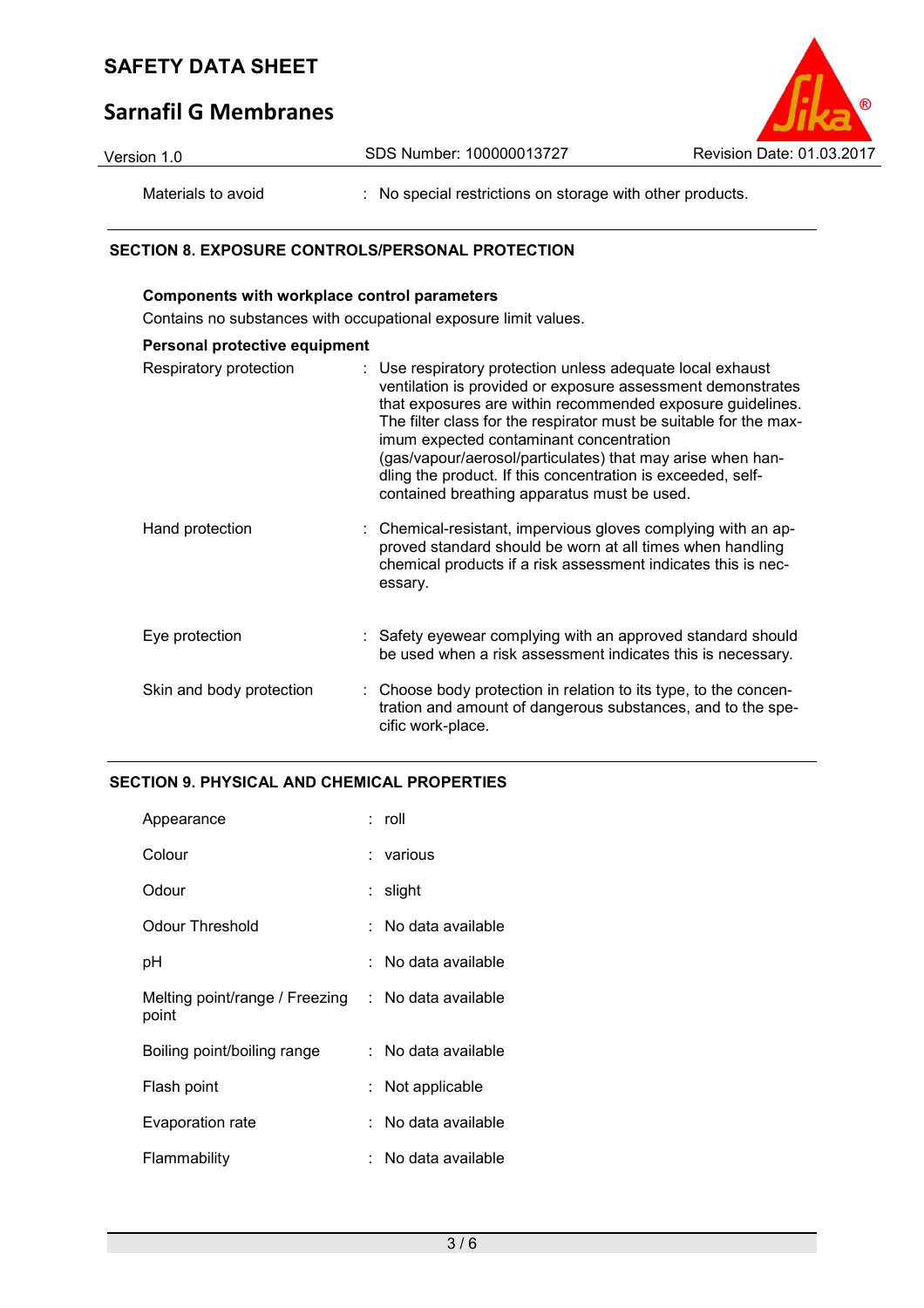# **Sarnafil G Membranes**



### **SECTION 10. STABILITY AND REACTIVITY**

| Reactivity                              | : No dangerous reaction known under conditions of normal use. |
|-----------------------------------------|---------------------------------------------------------------|
| Chemical stability                      | : The product is chemically stable.                           |
| Possibility of hazardous reac-<br>tions | : No hazards to be specially mentioned.                       |
| Conditions to avoid                     | $:$ No data available                                         |
| Incompatible materials                  | $\therefore$ No data available                                |
| Hazardous decomposition<br>products     | No decomposition if stored and applied as directed.           |

### **SECTION 11. TOXICOLOGICAL INFORMATION**

**Acute toxicity** 

No data available

### **Skin corrosion/irritation**

Not classified based on available information.

#### **Serious eye damage/eye irritation**

Not classified based on available information.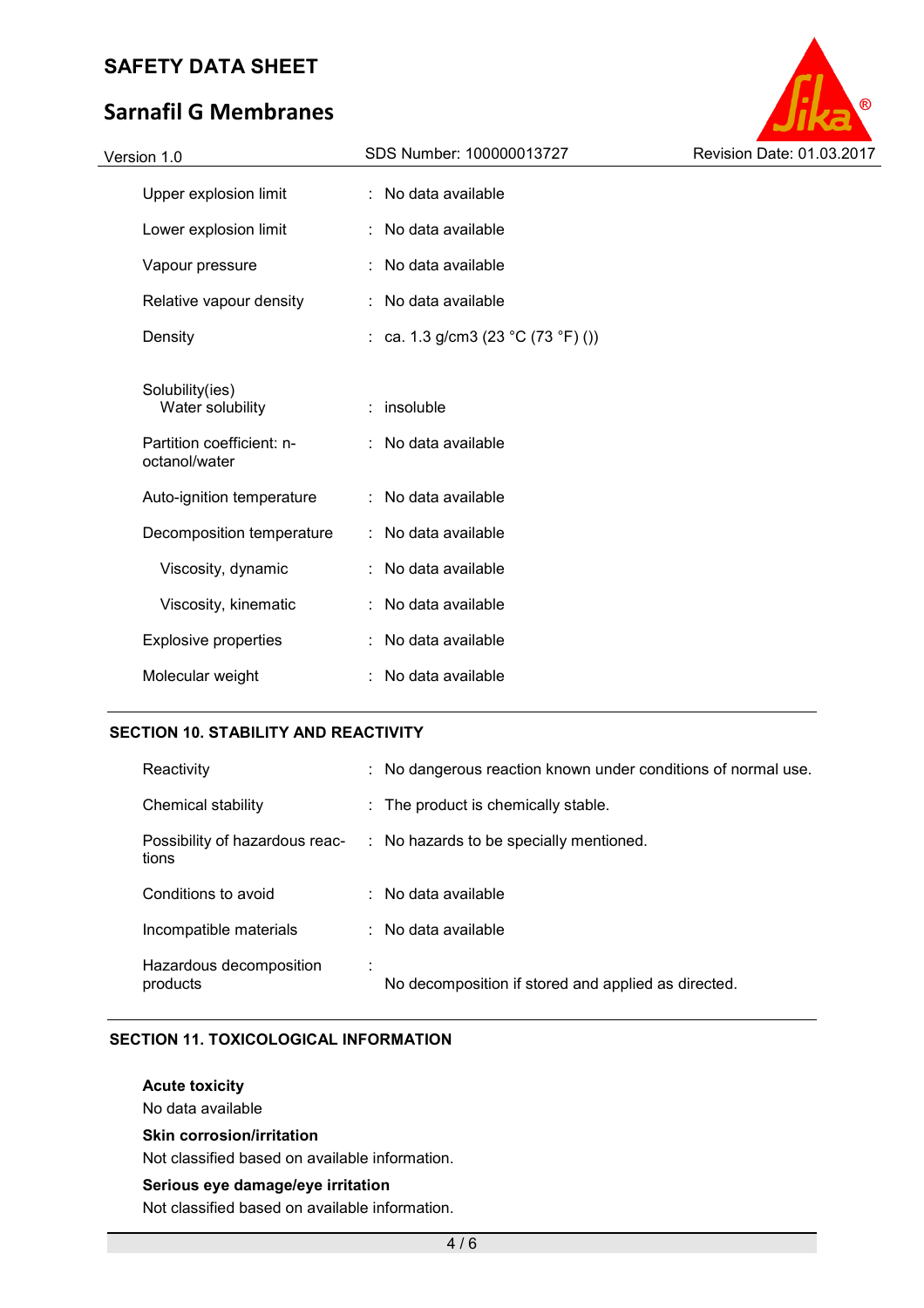# **Sarnafil G Membranes**



#### **Respiratory or skin sensitisation**

Skin sensitisation: Not classified based on available information. Respiratory sensitisation: Not classified based on available information.

#### **Chronic toxicity**

**Germ cell mutagenicity**  Not classified based on available information.

#### **Carcinogenicity**

Not classified based on available information.

#### **Reproductive toxicity**

Not classified based on available information.

#### **STOT - single exposure**

Not classified based on available information.

#### **STOT - repeated exposure**

Not classified based on available information.

#### **Aspiration toxicity**

Not classified based on available information.

#### **SECTION 12. ECOLOGICAL INFORMATION**

| <b>Ecotoxicity</b><br>No data available                   |                                                |
|-----------------------------------------------------------|------------------------------------------------|
| Persistence and degradability<br>No data available        |                                                |
| <b>Bioaccumulative potential</b><br>No data available     |                                                |
| <b>Mobility in soil</b><br>No data available              |                                                |
| Other adverse effects                                     |                                                |
| <b>Product:</b><br>Additional ecological infor-<br>mation | : There is no data available for this product. |

### **SECTION 13. DISPOSAL CONSIDERATIONS**

### **Disposal methods**

Contaminated packaging : Empty containers should be taken to an approved waste handling site for recycling or disposal.

### **SECTION 14. TRANSPORT INFORMATION**

**International Regulations IATA-DGR**